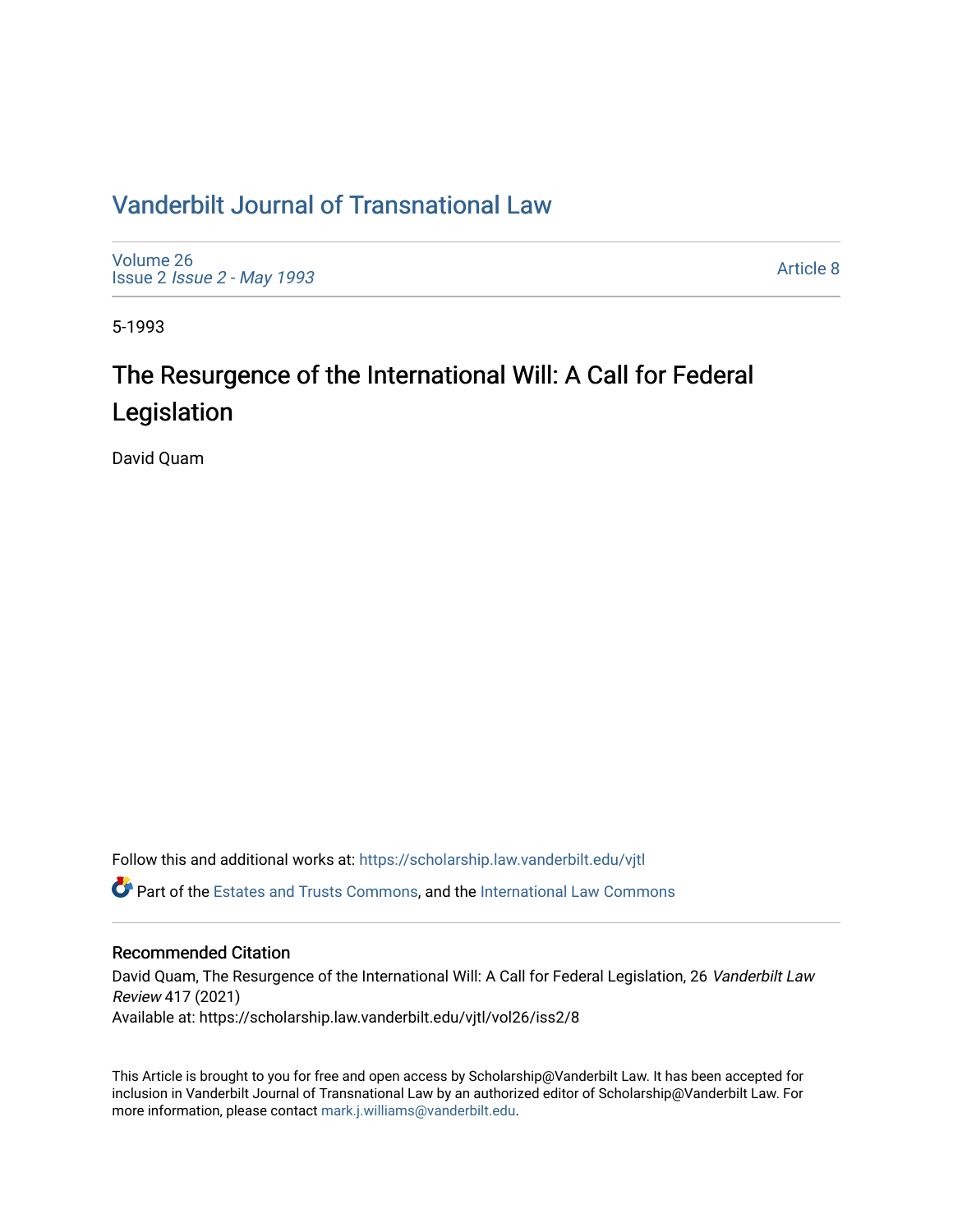### **RECENT DEVELOPMENT**

### **The Resurgence of the International Will: A Call for Federal Legislation**

TABLE OF CONTENTS

|             | I. INTRODUCTION: THE PATH TO RATIFICATION  417  |      |
|-------------|-------------------------------------------------|------|
|             | II. THE NEXT STEP: FEDERAL AND STATE LEGISATION | 42.4 |
|             | A. Federal Legislation                          | 427  |
|             |                                                 | 429  |
| $\Pi\Gamma$ |                                                 | 431  |

#### I. INTRODUCTION: THE PATH TO RATIFICATION

In August 1991, eighteen years after diplomats and scholars completed the Convention Providing a Uniform Law on the Form of an International Will (Washington Convention), the United States Senate consented to ratification.' Before the Washington Convention enters into force, however, the United States Congress must enact federal legislation that requires each of the fifty states to recognize the Convention and its prescribed form of an international will.2

The Washington Convention is the result of the Diplomatic Conference on Wills which convened in Washington, D.C., in October 1973. Its primary objective is to provide testators with a common means of meeting multiple international jurisdictions' will formality require-

<sup>1. 137</sup> **CONG.** REc. S12,131 (daily ed. Aug. 2, 1991).

<sup>2.</sup> **SENATE COMM. ON** FOREIGN **RELATIONS, CONVENTION** PROVIDING **A UNIFORM LAW ON** THE **FORM OF AN** INTERNATIONAL **WILL, S. EXEC.** REP. **No. 9, 102d** Cong., **1st Sess. 1 (1991) [hereinafter EXECUTIVE REPORT]. This report of the Committee on** Foreign Relations officially recommended ratification of the Washington Convention.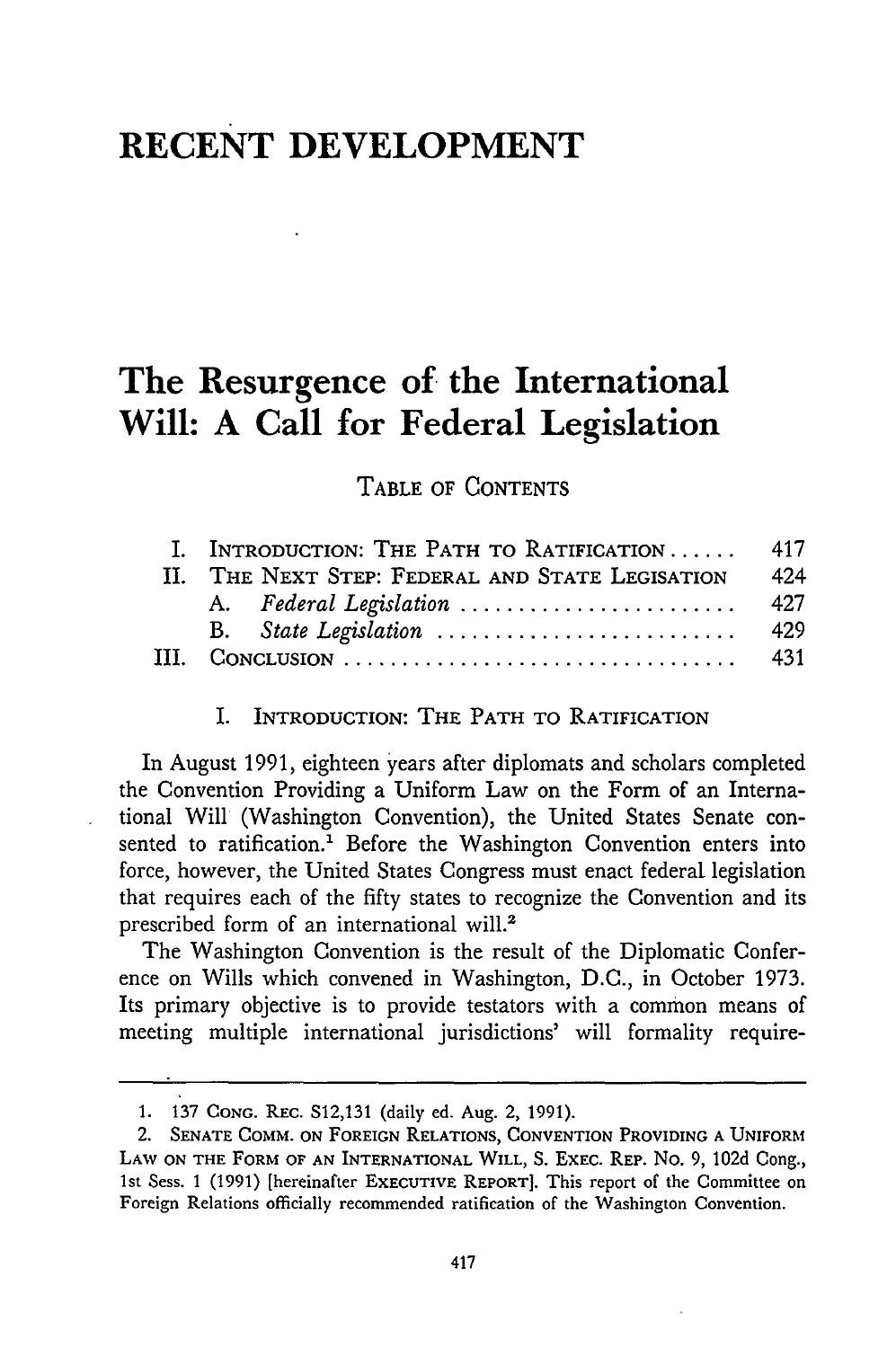ments.<sup>3</sup> To meet this objective, the Washington Convention established a document that certifies the International Will as a valid will that must be accorded full recognition and compliance in those states that are parties to the Convention.4

The Washington Convention is a step in the continuing attempt to remedy will invalidity problems by unifying international probate laws.<sup>5</sup> These problems typically arise for testators who own property in several states whose legal systems differ radically in their treatment of testamentary dispositions. For instance, in the case of movables, common-law states apply the law of the testator's domicile at the testator's death to determine a will's validity.6 This policy requires will drafters to predict where the testator will **die.7** Similar difficulties arise in civil-law states, which apply the law of the testator's nationality at the time of death.<sup>8</sup> Although more predictable than the domicile test, the nationality standard proves troublesome if a testator is either a national of more than one state or changes nationality after executing a will.9 Finally, if a testator owns property in both common-law and civil-law states, the applicable laws are often contradictory, and the resulting conflicts ultimately may defeat the testator's intent.<sup>10</sup>

*4. See* **EXECUTIVE REPORT,** *supra* note 2, at 1-2.

*5. See generally* Clifford Hall, *Towards a Uniform Law of Wills: The Washington Convention 1973,* 23 **INT'L** & COMP. L.Q. 851, 852-53 (1974).

6. William F. Fratcher, *The Uniform Probate Code and the International Will,* 66 **MICH.** L. REV. 469, 471 (1968).

7. Houston P. Lowry & Peter W. Schroth, *Survey of 1991 Developments in International Law in Connecticut,* 66 **CONN.** B.J. 64, 74 (1992). Mr. Lowry wrote a letter on behalf of the Connecticut Bar Association which recommends that the Senate Foreign Relations Committee ratify the Washington Convention. Reprinted in Four Treaties: Treaty Docs. 101-17, 101-15, 101-14, and 99-29: Hearing Before the Committee on Foreign Relations United States Senate, 102d. Cong., 1st Sess. 17 (1991).

8. Fratcher, *supra* note 6, at 477. Civil-law states also consider the law of the jurisdiction within which the will was executed. *Id.*

9. Lowry & Schroth, *supra* note 7, at 74.

10. *See* Richard D. Kearney, *The International Wills Convention,* 18 INT'L LAW. **613,** 615-16 (1984). For example, the holographic will is generally recognized by both civil-law and common-law states, but some states require witnesses while others do not. Therefore, reliance on a holographic will to dispose of property in civil-law and com-

<sup>3.</sup> **CONVENTION PROVIDING A UNIFORM LAW ON THE** FORM **OF AN INTERNA-TIONAL WILL,** Oct. 27, **1973,** S. **TREATY** Doc. No. **29,** 99th Cong., 2d Sess. 1 (1986) [hereinafter TREATY **DOCUMENT].** This document contains the Letter **of** Transmittal, Letter of Submittal, and the Explanatory Report on the Convention Providing a Uniform Law on the Form of an International Will, prepared by Mr. Jean-Pierre Plantard, Deputy Secretary-General of the International Institute for the Unification of Private Law (UNIDROIT).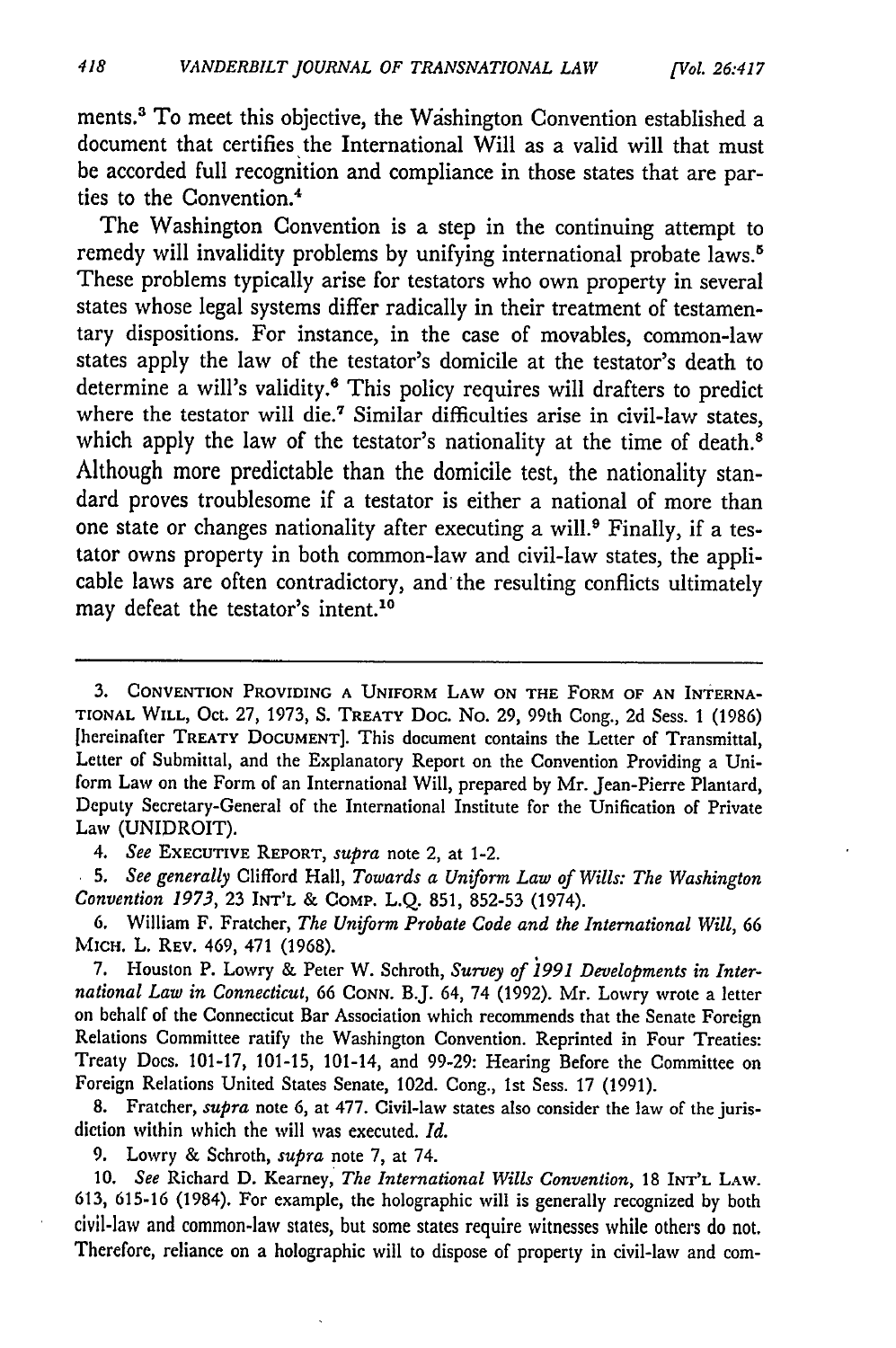In the wake of these problems, scholars took the first significant step toward unification at the 1961 Hague Convention by introducing the Convention on Conflicts of Law Relating to the Clauses of a Will."1 Article **1** of the Hague Convention provides that a will is formally valid if it complies with the internal law of any of the following: the place where the testator made the disposition; the state of the testator's nationality at the time of disposition; the state of the testator's nationality at the time of death; the testator's domicile at the time of the disposition; the testator's domicile at death; the testator's habitual residence at the time the disposition; the testator's habitual residence at death; or in the case of immovables, the state in which the property is located.<sup>12</sup>

The 1961 Hague Convention provided standards of form as well as standards of substance.<sup>13</sup> Twenty states, including Japan and most members of the European Community, have ratified the 1961 Hague Convention.<sup>14</sup> Although the United States has not ratified the Hague Convention, its provisions play a major role in estate planning for United States citizens with investments abroad.<sup>15</sup>

Even though the Hague Convention made international formal validity less complicated, its strong reliance on states' internal laws left problems that threaten complete uniformity. For example, the Hague Convention fails to define adequately the terms "domicile" and "habitual residence."<sup>16</sup> As a result, lawyers often face the task of proving domicile under the laws of a foreign state to establish formal validity in their own

**11.** Convention on the Conflict of Laws Relating to the Form of Testamentary Dispositions, Oct. 5, 1961, 510 U.N.T.S. 175 (1964) [hereinafter Hague Convention]; see *also* Peter Chase, Note, *The Uniform International Will: The Next Step in the Evolution of Testamentary Disposition,* 6 B.U. INT'L L.J. 317, 324-26 (1988); Kurt H. Nadelmann, *The Formal Validity of Wills and the Washington Convention 1973 Providing the Form of an International Will,* 22 AM. J. COMP. L. 365, 365-66 (1974).

12. 1 **JEFFREY A. SCHOENBLUM, MULTISTATE AND MULTINATIONAL ESTATE PLANNING 450** (1982).

13. Nadelmann, *supra* note 11, at 366.

14. 1 **SCHOENBLUM,** *supra* note 12, at 457-58. The states that have ratified the Hague Convention are Austria, Belgium, Botswana, Denmark, Fiji, Finland, France, Germany, Ireland, Israel, Japan, Luxembourg, Mauritius, Norway, Poland, South Africa, Swaziland, Sweden, Switzerland, Tonga, the United Kingdom, and Yugoslavia. *Id.*

15. *Id.* The Uniform Probate Code (U.P.C.) adopted most of the.Hague Convention provisions. *See* U.P.C. § 2-506.

16. *Id.* at 452. The only definition for habitual residence comes from case law which defines the term to be "a regular physical presence which must endure for some time." *Id.* (quoting Cruse v. Chittum, 2 All E.R. 940, 943 (1974)).

mon-law states, may not achieve the testator's intent and may lead to invalidation of the will. *Id.* at 616.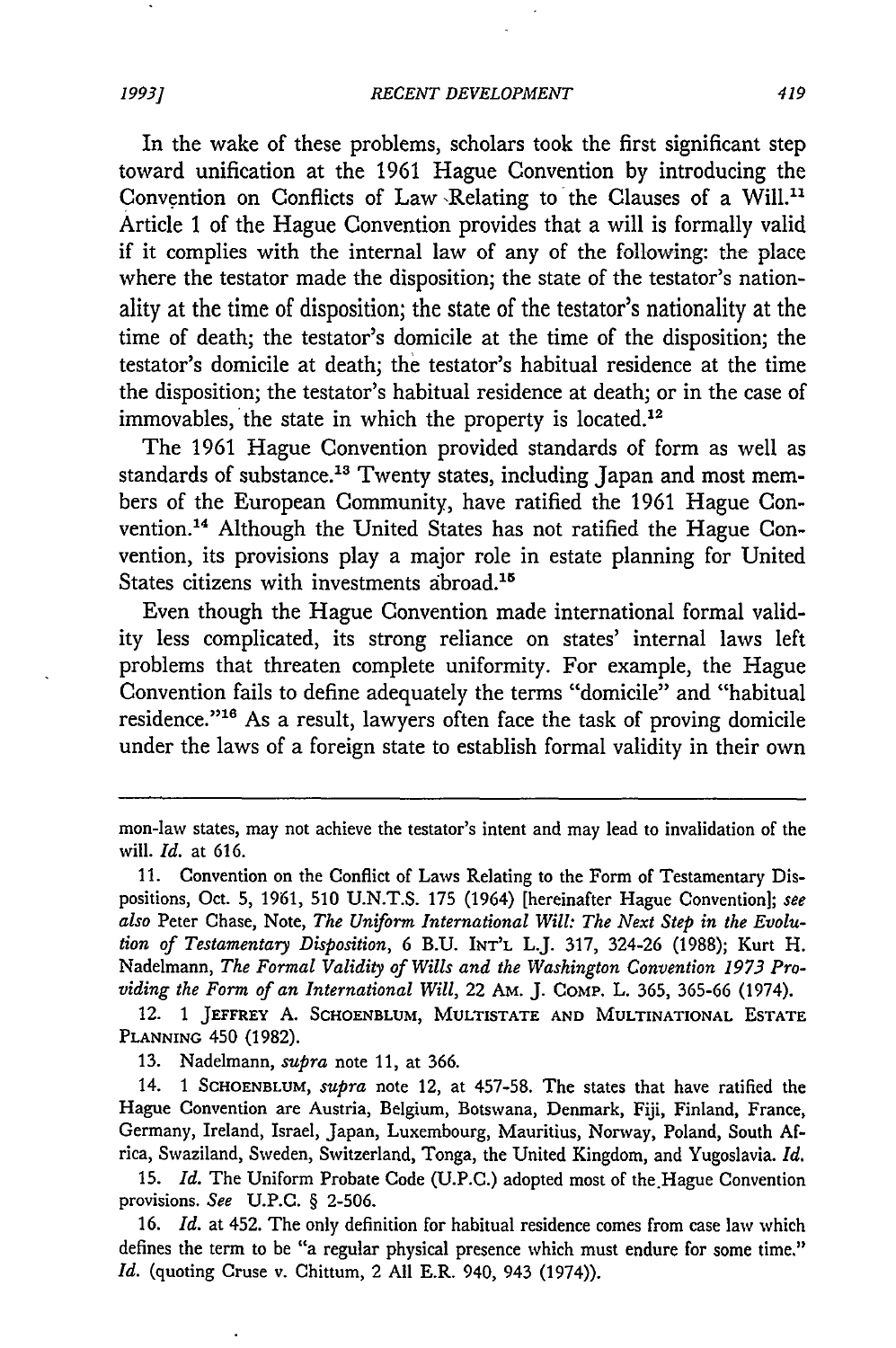jurisdictions.17 This leads to tedious litigation as courts are forced to apply the law of foreign states, thereby increasing the risk of judicial error and will invalidation.<sup>18</sup> The Hague Convention, while striving for a "maximization of testamentary freedom,"<sup>19</sup> falls short of its goal of unification, and instead promotes time-consuming litigation that continues to frustrate the testators' intentions.20

Following the Hague Convention's progress, the International Institute for the Unification of Private Law (UNIDROIT) convened in Rome in 1961 to revisit the conflict of law problem.2' UNIDROIT took an approach different from the Hague Convention. Rather than attempting to harmonize the substantive conflict of law issues, UNIDROIT focused on harmonizing the basic principles of will formality.22 In 1964 the United States became a member of UNIDROIT and assumed an active role in the formulation of the resulting convention.<sup>23</sup> In 1966 UNIDROIT submitted the Draft Convention to its member states for comments.24 In 1971 UNIDROIT produced a final draft of the convention which served as the cornerstone for the 1973 Diplomatic Conference on Wills (Washington Convention).<sup>25</sup> At the United States invitation, forty-two states, including the United Kingdom, the Soviet Union, China, Japan, France, and the Federal Republic of Germany attended the Conference. 26 Nine states thus far have ratified the Washington Convention while another nine are signatories.<sup>27</sup>

20. *See* Kearney, *supra* note 10, at 618-19. One of the most damaging effects of multijurisdictional disposition is the capital loss that results from protracted litigation.

21. Nadelmann, *supra* note 11, at 368.

22. *Id.*

**23.** Kearney, *supra* note 10, at 619. While UNIDROIT was working on the Convention, the American Bar Association and the National Conference of Commissioners on Uniform State Laws focused on the U.P.C. The United States State Department drew heavily on the resources of the U.P.C. group in formulating its recommendations for the Convention draft. *Id.*

26. Hall, *supra* note 5, at 853. The list of states in attendance also included Australia, Belgium, Brazil, Canada, Czechoslovakia, Ecuador, Greece, Guatemala, Honduras, Iran, Iraq, Ireland, Italy, Ivory Coast, Jordan, the Khmer Republic, Laos, Mexico, the Netherlands, Nicaragua, Panama, Paraguay, the Philippines, Poland, Portugal, San Marino, Senegal, Sierra Leone, Spain, Sweden, Switzerland, Thailand, Yugoslavia and Zaire. *Id.* Argentina, Denmark, Jamaica, South Africa, Trinidad and Tobago and the Republic of Vietnam each had observers present at the Conference. *Id.*

27. Lowry **&** Schroth, *supra* note 7, at 74. The ratifying states are Belgium, Can-

<sup>17.</sup> Kearney, *supra* note **10,** at 618.

**<sup>18.</sup>** *Id.*

<sup>19. 1</sup> SCHOENBLUM, *supra* note 12, at 456.

<sup>24.</sup> Hall, *supra* note 5, at 853 n.5.

<sup>25.</sup> TREATY **DOCUMENT,** *supra* note 3, at 3.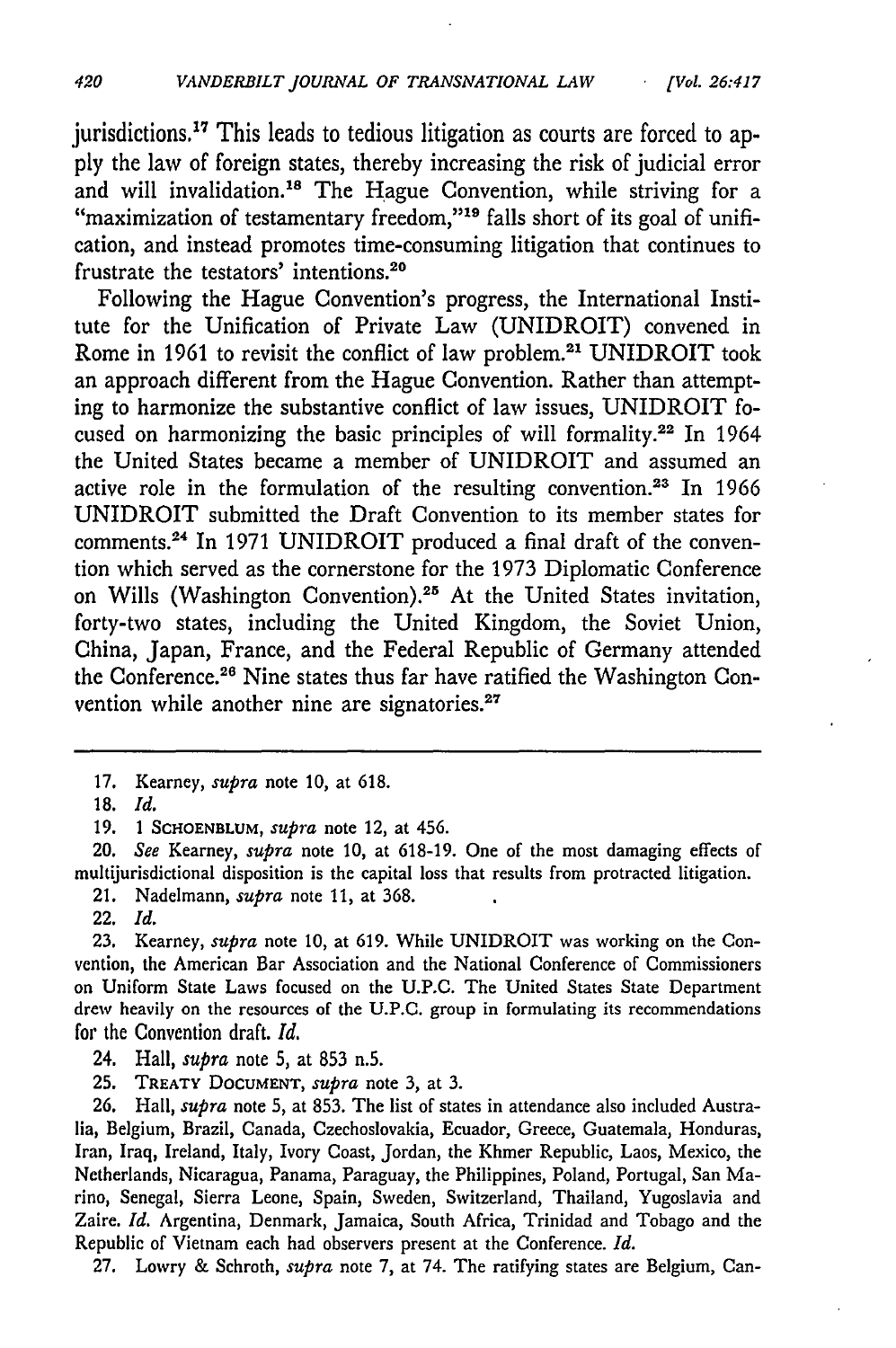The Washington Convention shares the Hague Convention's goal of maximizing testamentary freedom but maintains a greater allegiance to uniformity.<sup>28</sup> By employing the International Will Certificate, the Washington Convention breaks from the internal law concept that permeates and stifles the Hague Convention.<sup>29</sup> Attaching a properly completed International Will Certificate to a will precludes consideration of a state's will formation rules because the certificate raises the presumption of the will's formal validity.<sup>30</sup> The Washington Convention generally requires the law to be uniform in its application among member states, but does provide for a limited degree of state discretion in regulating authorization to act under its terms, the qualifications for witnesses, and the method of territorial accession in federal systems.<sup>31</sup> Notably, the authors of the Washington Convention presented it as an alternative means of disposition rather than as a replacement for a state's customary forms.<sup>32</sup>

In operation, the Washington Convention's requirements meet or exceed most states' formal requirements while obviating the need to investigate the law of every potentially relevant foreign state.<sup>33</sup> The Annex to

28. *See* **SCHOENBLUM,** *supra* note 12, at 460-61.

29. *Id.* at 449-60. Although the Hague Convention provides for a system of will validation, analysis of the laws of foreign states remains important because "all the formal requirements **...** must be satisfied under the law of at least one of the jursidictions" listed in the Hague Convention. *Id.* at 451.

30. *See* TREATY **DOCUMENT,** art. 12, *supra* note 3, at 34. Article 12 of the Annex to the Washington Convention states: "In the absence of evidence to the contrary, the certificate of the authorized person shall be conclusive of the formal validity of the instrument as a will'under this Law." *Id.*

31. TREATY **DOCUMENT,** arts. II, XIV, Annex art. 15, *supra* note 3, at 29, 30, 34. Article II of the Washington Convention allows member states to "designate the persons authorized to act in connection with international wills." Article V applies the law of the jurisdiction that designated the authorized person to witness qualifications. Article XIV is the federal clause that allows a member state with multiple systems of law to specify those jurisdictions in which the Convention is enforceable. Article 15 of the Washington Convention's Annex curtails the discretionary nature of the Convention by applying the Uniform Law with an eye toward the international origin and the need for uniform interpretation.

32. Kearney, *supra* note 10, at 619.

33. *See generally* Jeffrey A. Schoenblum, *Multijurisdictional Estates and Article II of the Uniform Probate Code,* 55 ALB. L. REV. 1291, 1302 (1992).

ada, Cyprus, Ecuador, Italy, Libya, Niger, Portugal and Yugoslavia. The remaining signatories are China, the former Czechoslovakia, France, Iran, Laos, Sierra Leone, The Vatican, the former Union of Soviet Socialist Republics, the United Kingdom, and the United States. *Id.* The Uniform Probate Code adopted the Unified Form for an International Will in 1978, and eight states adopted the provision prior to the United States ratification. EXECUTIVE REPORT, supra note 2, at 2.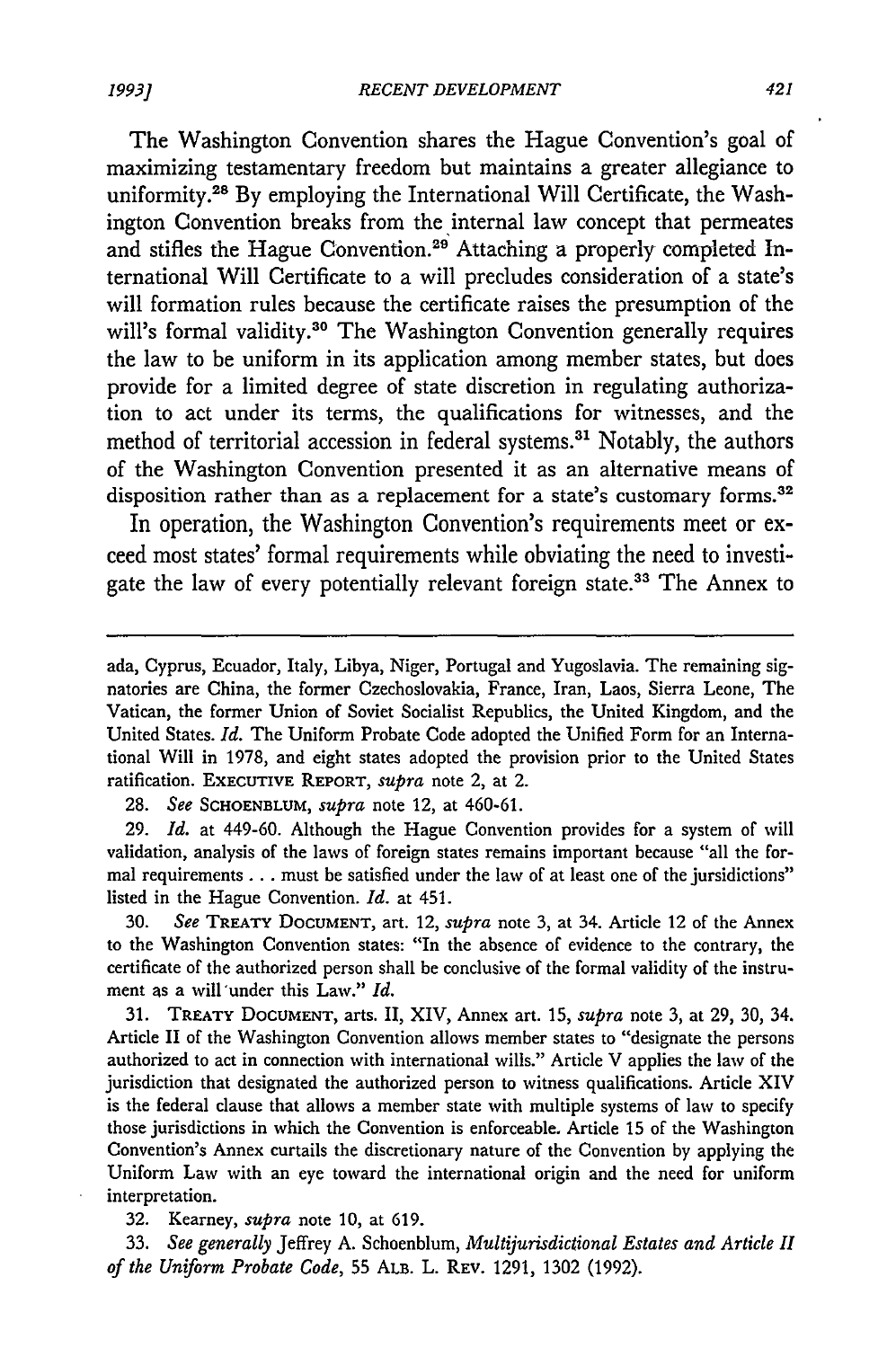the Washington Convention provides the Uniform Law that state parties must introduce into national legislation.<sup>34</sup> The Uniform Law dictates the requirements and procedures necessary for making an International Will.<sup>35</sup> The basic and most revolutionary premise of the International Will is that "an international will is valid irrespective of the state in which it is made, the nationality, domicile or residence of the testator and the place where the assets forming the estate are located."36 The drafters designed the International Will to create a uniform alternative that would provide greater certainty with respect to a will's validity without replacing existing will forms.37 Moreover, the International Will is not limited to the international sphere, it will compete with more complicated will forms in domestic estate planning.<sup>38</sup>

There are several formal requirements for a valid International Will.<sup>39</sup> The will must be in writing; there must be two witnesses; an authorized person must be present for the signing; the testator must declare that the document is the testator's will; all attending persons must sign the will; and the will cannot be a joint will.<sup>46</sup>

Under the Uniform Law, even if an International Will's transnational validity is denied, it still may be a valid will under a state's domestic law or under international law.<sup>41</sup> That is, when an International Will is in-

**36,** *Id.* at 17-18. Mr. Plantard's report, *supra* note 3, is the original explanation of the Washington Convention's provisions.

37. *Id.* at 18.

38. *Id.* The Uniform Law does not define "will" or qualify the term "international" because such definitions are substantive in nature and the Uniform Law is designed to affect only form. *Id.*

39. *Id.*

*40. Id.* Annex arts. 2-5, at 32. Article 2 prohibits joint wills; article 3 requires the will to be written, although it can be written in any language; article 4 requires the testator to declare his knowledge of the contents of the will; and article 5 outlines who must sign the will. *Id.* The remaining requirements of the Uniform Law are for purposes of convenience only and failure to comply with them does not result in invalidation of the will. *Id.* These requirements are as follows: signatures are to be placed at the end of the will; if the will has multiple sheets then each sheet must be numbered and signed by either the testator, the testator's signor, or the authorized person; and the date of the will should be noted at the end of the will by the authorized person. *Id.* Annex arts. 6-7, at 32.

41. *Id.* Annex art. 1(2), at 31. The Annex to the Uniform Law on the Form of an International Will states that "The invalidity of the will as an international will shall

<sup>34,</sup> TREATY **DOCUMENT,** art. 1, *supra* note 3, at **28.** Article 1(1) states: "Each Contracting Party undertakes that not later than six months after the date of entry into force of this Convention in respect of that Party it shall introduce into its law the rules regarding an international will set out in the Annex to this Convention." *Id.*

<sup>35.</sup> *Id.* at 11.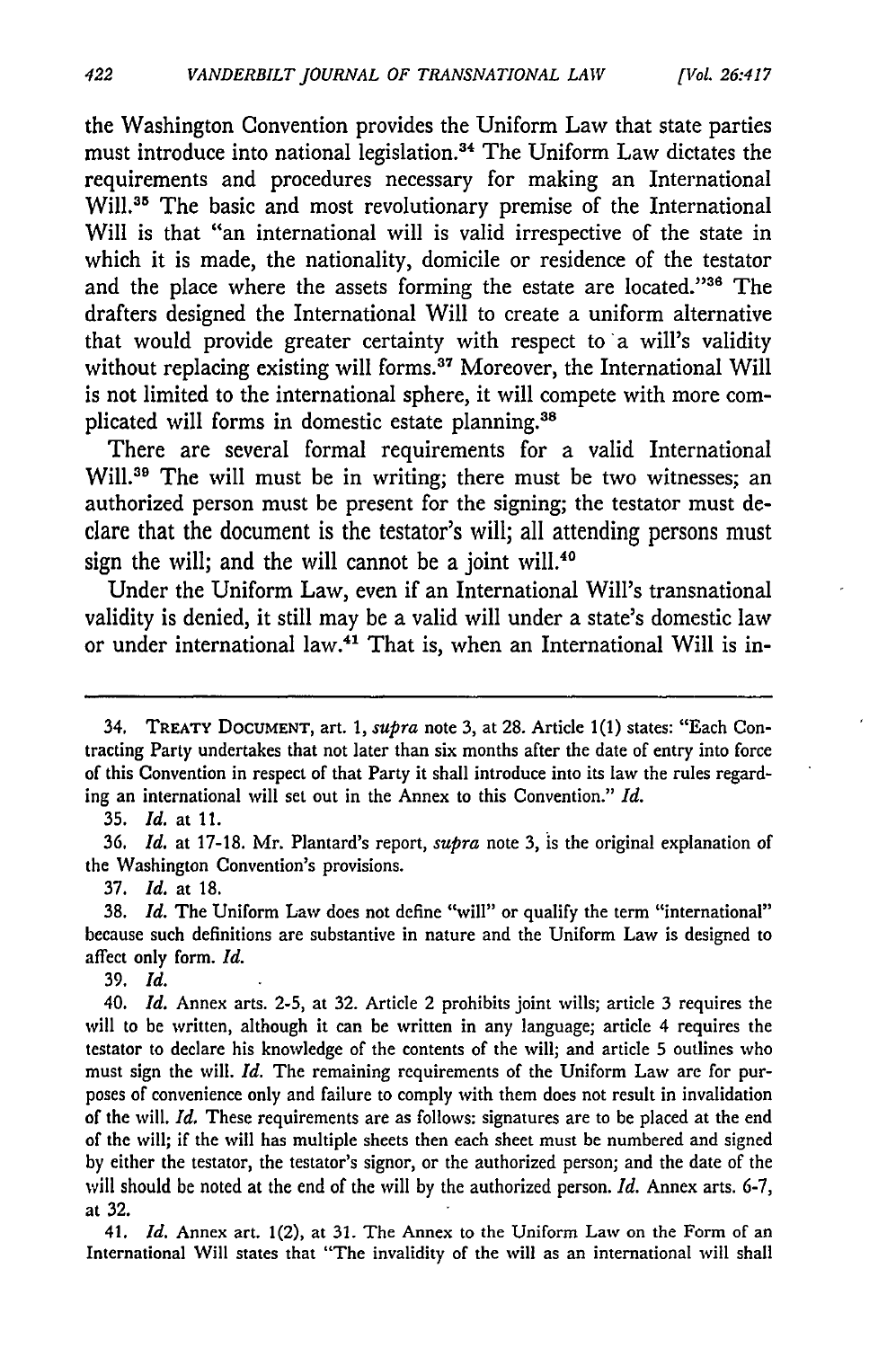validated as such, it loses the advantages of the Uniform Law and faces the scrutiny and requirements of the law under which it is introduced for probate.<sup>42</sup>

Procedurally, the most unique aspect of an International Will is its requisite certificate. Under the Uniform Law, the authorized person has the burden of executing and attaching a certificate to the testator's will.<sup>4</sup> Only the authorized person may complete the form and sign the certificate.44 The completed certificate guarantees that the will meets the formalities prescribed by the Uniform Law.45

The certificate consists of several numbered sections that require information regarding the identity of the witnesses, the testator, and the authorized person; a list of the formalities of the Uniform Law with which the will complies; and any declaration the testator may choose to make concerning the safekeeping of the will.<sup>46</sup> The drafter should use these numbered sections to identify the same information in every certificate, thereby facilitating the location and interpretation of information when a court in a foreign state probates the will.<sup>47</sup>

The Uniform Law also requires the authorized person to provide three copies of the certificate with original signatures. One copy is attached to the will, the testator receives one, and the authorized person keeps the third.<sup>48</sup> Having several copies in circulation serves two purposes: first, it makes it more likely that the testator's heirs will learn of the will's existence and, second, it makes it less likely that anyone can fraudulently alter the will.<sup>49</sup>

Despite the United States role in the development and implementation of the Washington Convention, it was not until 1986 that the President formally transmitted the Convention to the Senate for ratification.<sup>50</sup> The Senate then passed the measure to its Committee on Foreign Relations

43. *Id.* Annex art. **9,** at **33.**

45. *Id.* at 24.

46. *Id.* The Washington Convention's authors included the certificate in the actual Uniform Law to underscore the importance of the. certificate. *Id.*

47. *Id.*

48. *Id.* at 25.

not affect its formal validity as a will of another kind." *Id.*

<sup>42.</sup> *Id.* at 18-19. For example, an International Will that the authorized person did not sign could still be probated as a valid holographic will. *Id.*

<sup>44.</sup> *Id.* The certificate will not operate as conclusive evidence unless it is attached to the will. *Id.*

<sup>49.</sup> *Id.* Another benefit of requiring multiple certificates is that the certificate will remind the testator of the will's existence. This is of greater importance when the testator does not keep a copy of the will. *Id.*

**<sup>50.</sup>** TREATY **DOCUMENT,** supra note 3, at 1-2.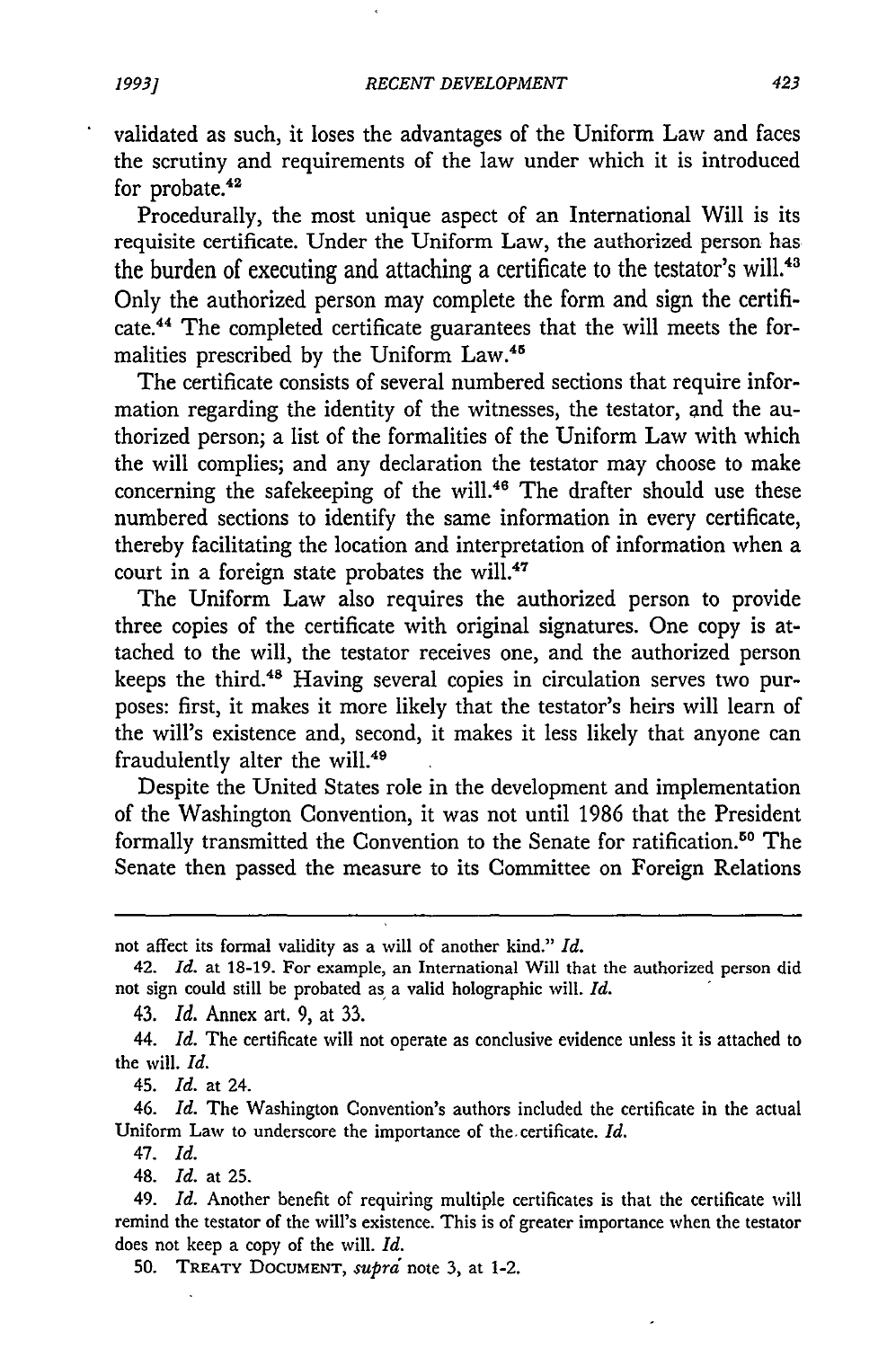for review, and on July 30, 1991, the Committee on Foreign Relations submitted its report on the Washington Convention to the entire United States Senate.<sup>51</sup> Without amendment, the Committee approved the Convention and recommended that the Senate ratify it.<sup>52</sup> In its report, however, the Committee recognized a need to postpone deposit of the ratification documents until after the passage of federal legislation that the Convention required.<sup>53</sup> Accordingly, on August 2, 1991, the Senate ratified the Convention, but because the necessary federal legislation remains unwritten, the ratification documents remain unfiled.<sup>54</sup> Thus, the last obstacle to implementation of the Washington Convention is the enactment of federal legislation to bring the United States into compliance with the Convention's requirements.

#### **II. THE NEXT STEP:** FEDERAL **AND STATE** LEGISLATION

The United States Senate delayed the Washington Convention's deposit of ratification because the Convention expressly requires a contracting state to adopt the Uniform Law into its own national legislation within six months after the Convention comes into force in that state.<sup>55</sup> According to article XI of the Washington Convention, the date of entry into force is the date six months after a state's deposit of ratification or accession.56 Therefore, at most, a state has one year from the date of ratification to enact the Uniform Law nationwide.<sup>57</sup> Rather than risk invalid implementation, the Senate Committee on Foreign Relations acquired a guarantee from the Bush Administration that it would not deposit the ratification documents before Congress passed the required legislation.<sup>58</sup> The Committee's precautions proved well founded because two years later, legislation to enact the Washington Convention remains in committee.

The delay is not wholly or necessarily a result of congressional inaction. Legislation necessary to enforce the Washington Convention is complicated in a federal system that contains multiple autonomous legal

- 55. *See supra* note 34.
- **56. TREATY DOCUMENT,** art. XI, *supra* note 3, at **30.**
- 57. *Id.* at 12.

<sup>51. 137</sup> CONG. REC. S11,371 (daily ed. July 30, 1991).

**<sup>52.</sup> EXECUTIVE REPORT,** *supra* note 2, at **3.**

**<sup>53.</sup>** *Id.* at 2.

<sup>54.</sup> *See supra* note 1.

<sup>58.</sup> EXECUTIVE **REPORT,** *supra* note 2, at 2. The ratification report of the Senate states that "the instrument of ratification will be deposited only after the necessary Federal legislation is enacted." Thus, the Convention will come into effect six months after such deposit is made. *Id.*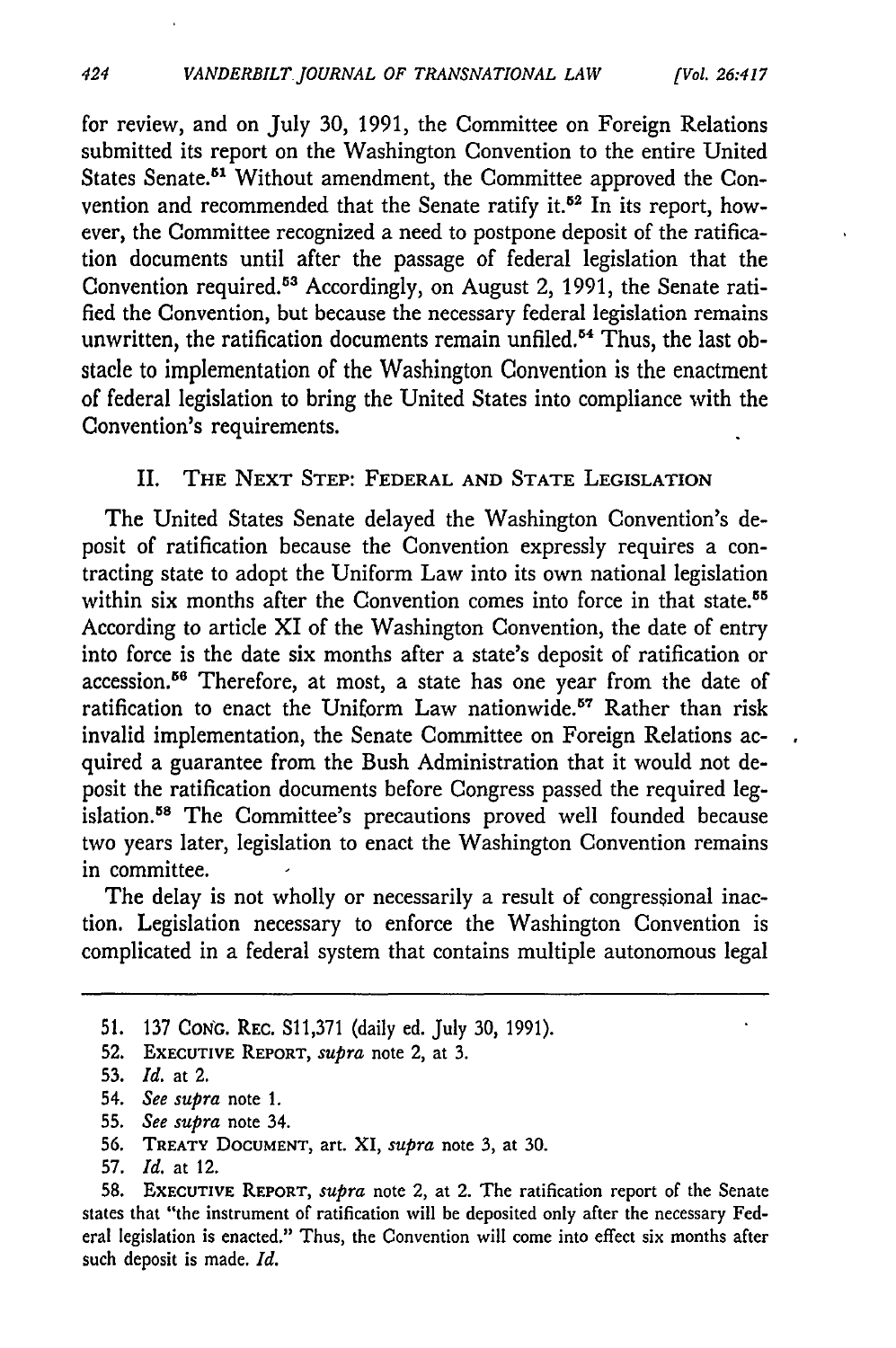systems.59 The Washington Convention's drafters tried to simplify the enforcement requirement for federal states by adopting article XIV which allows a state to declare the Convention valid only in certain territorial units.<sup>60</sup> This provision alone, however, does not remedy the Washington Convention's constitutional and political obstacles.

Property law in the United States has traditionally been a province of the individual states.<sup>61</sup> Indeed, some commentators have questioned whether the United States federal government has the constitutional power to impose the widespread changes that the Uniform Law requires.<sup>62</sup> The federal government arguably must show that "there is a legitimate international concern sufficient to overbear traditional state prerogatives" before states need to adhere to any federal legislation.<sup>63</sup> In the area of wills, this concern is easily overcome because federal legislation implementating international probate law would encourage international investment and commerce, and protect United States interests.<sup>64</sup> Furthermore, the United States Supreme Court has suggested that Congress' treaty power may apply directly to treaties concerning disposition of property. In *Geofroy v. Riggs,65* the Court stated:

That the treaty power of the United States extends to all proper subjects of negotiation between our government and the governments of other nations, is clear. It is also clear that the protection which should be afforded to the citizens of one country owning property in another, and the manner in which that property may be transferred, devised or inherited, are fitting subjects for such negotiation and of regulation by mutual stipulations between the two countries. $66 -$ 

Even though it is unlikely that there is a constitutional barrier to federal enactment of the Uniform Law, questions remain as to whether the federal government can properly address the discretionary aspects of the Washington Convention.<sup>67</sup>

<sup>59.</sup> Hall, *supra* note 5, at 865.

<sup>60.</sup> TREATY **DOCUMENT,** art. XIV, *-upra* note 3, at 30.

<sup>61. 1</sup> SCHOENBLUM, *supra* note 12, at 472.

<sup>62.</sup> *See generally* Jerome J. Curtis, Jr., *The Convention on International Wills: A Reply to Kurt Nadelmann,* 23 AM. J. CoMP. L. 119 (1975). Mr. Curtis offers an extensive constitutional criticism of the Washington Convention and Uniform Law. *Id.*

<sup>63. 1</sup> SCHOENBLUM, *supra* note 12, at 472 n.39.

<sup>64.</sup> *Id.* Although Professor Schoenblum does not believe that the Convention is unconstitutional, he questions whether it is appropriate for the federal government to become involved in probate law. *Id.*

<sup>65. 133</sup> U.S. 258 (1889).

<sup>66.</sup> *Id.* at 266.

<sup>67.</sup> *See infra* notes 71-75 and accompanying text.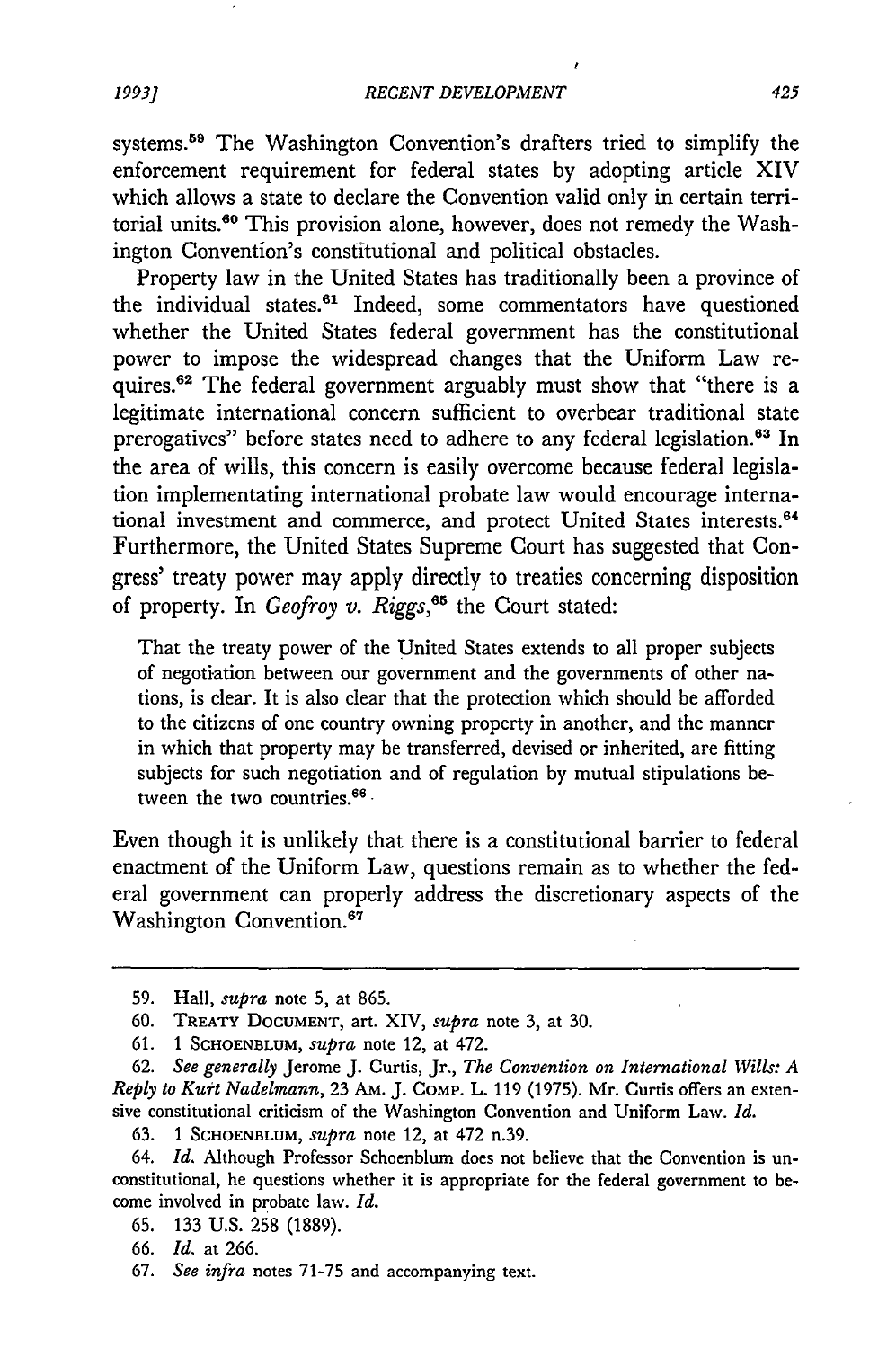Another obstacle is the United States record of failing to join conventions that determine applicable law for private international law issues.<sup>68</sup> Both the Hague Convention of 1961 and the 1980 United Nations Convention on Contracts for the International Sale of Goods received acclaim from organizations such as the American Bar Association, yet the United States has not ratified either convention.<sup>69</sup> The Washington Convention faces a similar problem because unifying international probate laws does not command headlines or sway voters at election time.70 Moreover, as one scholar noted, "[h]owever unsatisfactory the existing legal situation may be, there is a natural reluctance to change the law, particularly if the situation is initially unfamiliar and involves new uncertainties."<sup>71</sup>

The political roadblocks that the Washington Convention faces, however, may fall to growing international pressure. In addition to the legislation the Washington Convention requires, the Committee on Foreign Relations may soon have before it the 1984 Hague Convention on the Law Applicable to Trusts and on Their Recognition<sup>72</sup> and the 1988 Hague Convention on the Law Applicable to Succession to the Estates of Deceased Persons.73 Although these conventions address different aspects of probate law, they strongly suggest that international probate law is developing rapidly, and absent some action by the Committee,<sup>74</sup> the United States may not enjoy the benefits these conventions afford.

**71.** *Id.; see also* Peter H. Pfund, *U.S. Participation in International Unification of Private Law,* 19 INT'L LAW. 505, 517 (1985).

72. Hague Convention on Private International Law: Convention on the Law Applicable to Trusts and on Their Recognition, and Final Act of the Fifteenth Session, Oct. 20, 1984, 23 I.L.M. 1388 (1984).

73. Hague Conference on Private International Law: Convention on the Law Applicable to Succession to the Estates of Deceased Persons, and Final Act of Sixteenth Session, Oct. 20, 1988, 28 I.L.M. 146 (1989). Schoenblum, *supra* note **33,** at 1302 n.55; *see also* Kaufman, *supra* note 61, at 53.

74. *See generally* Kaufman, *supra* note 68, at 52-53.

**<sup>68.</sup>** Nina L. Kaufman, *"Old Wine in New Bottles": The Uniform International Will Revisited,* 11 PROB. L.J. 29, 53 (1992). Kaufman claims that the United States normally only joins procedural conventions. This would jeopardize the Washington Convention, she claims, because it contains some substantive law issues. *Id.* The basis of her argument is contrary to the majority belief that the Washington Convention applies only to form and not to substance. **TREATY DOCUMENT,** *supra* note 3, at **18.**

**<sup>69.</sup>** *Id.* at **52.**

**<sup>70.</sup>** *Id.* at **53.** Kaufman cites a conversation with Peter H. Pfund, Legal Advisor on Private International Law, in which Mr. Pfund said, "[t]here is not much motivation on the part of politicians to become familiar with the subject [of international probate]." *Id.*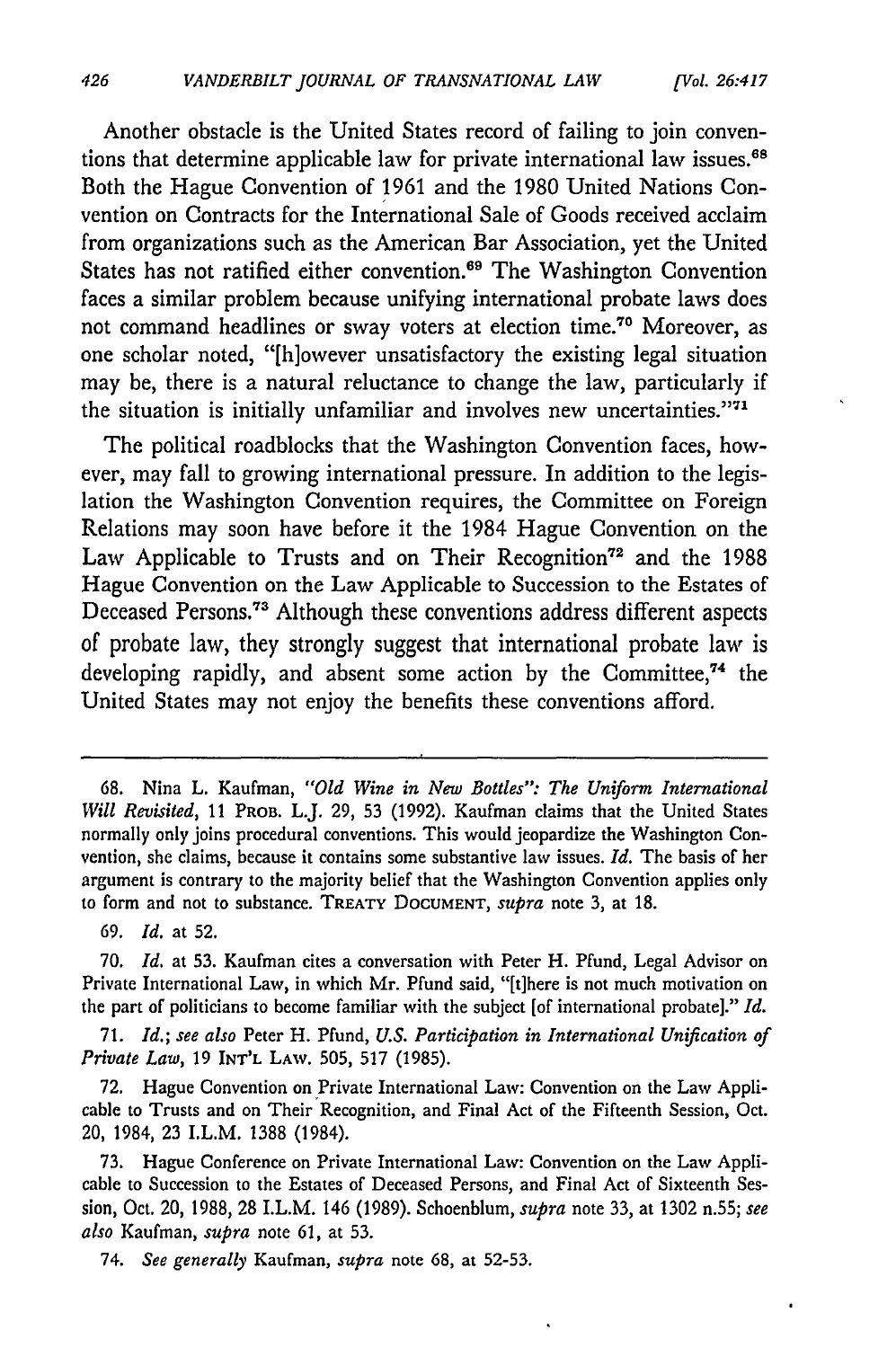#### *A. Federal Legislation*

The United States Congress has three options for designing federal legislation that would enact the Uniform Law. First, it may designate under article XIV of the Uniform Law those states to which the Convention would apply upon enactment.<sup>75</sup> When a state subsequently enacts the appropriate legislation, the federal government may modify its designation of authorized states to include that state.<sup>76</sup> One commentator who favors this approach believes that it "would permit the sort of experimentation necessary with any new and provocative development in law."77 This approach, however, would result in a "checkerboard" of states in which the law would apply and would confuse international and domestic testators.<sup>78</sup> Rather than unifying the law, the International Will would further fragment it, thereby increasing the risks and compounding the conflicts it is designed to alleviate.<sup>79</sup>

Second, the federal government may make the law applicable to all jurisdictions in the United States.<sup>80</sup> Under this approach, the federal government would exercise its discretionary powers and designate the authorized persons and the safekeeping mechanisms.<sup>81</sup> The states would have the option of naming additional groups to the list of authorized persons, but in cases of conflict federal law would prevail.<sup>82</sup>

This second approach has the advantage of guaranteeing national compliance and recognition of International Wills. The law would require every state to recognize not only foreign wills made under the Convention, but also International Wills made in other states in the United States.83 The Uniform Law would be most potent under this form of legislation, and its goals of unification and testamentary flexibility would dominate both international and domestic probate. Eventually, the importance of executing every will as an International Will to ensure

- 80. Uniform Wills Act, *supra* note 75, at 181-82.
- 81. *Id.*
- **82.** *Id.*
- **83.** *Id.*

<sup>75.</sup> Uniform Probate Code, Uniform International Wills Act, 8 Uniform Laws Annotated 178, 181-82 (1983) [hereinafter Uniform Wills Act].

<sup>76.</sup> 1 **SCHOENBLUM,** *supra* note 12, at 472-73.

<sup>77.</sup> *Id.* at 473. Professor Schoenblum, however, fears that the liberal form requirements of the International Will would supplant the existing laws and thus generate unpredictable consequences in United States probate law for the sake of greater international flexibility. *Id.*

<sup>78.</sup> Kearney, *supra* note 10, at 629.

<sup>79.</sup> Nadelmann, *supra* note 11, at 375. Mr. Nadelmann supports an approach of either nonuse or universal use, rather than any piecemeal approach. *Id.*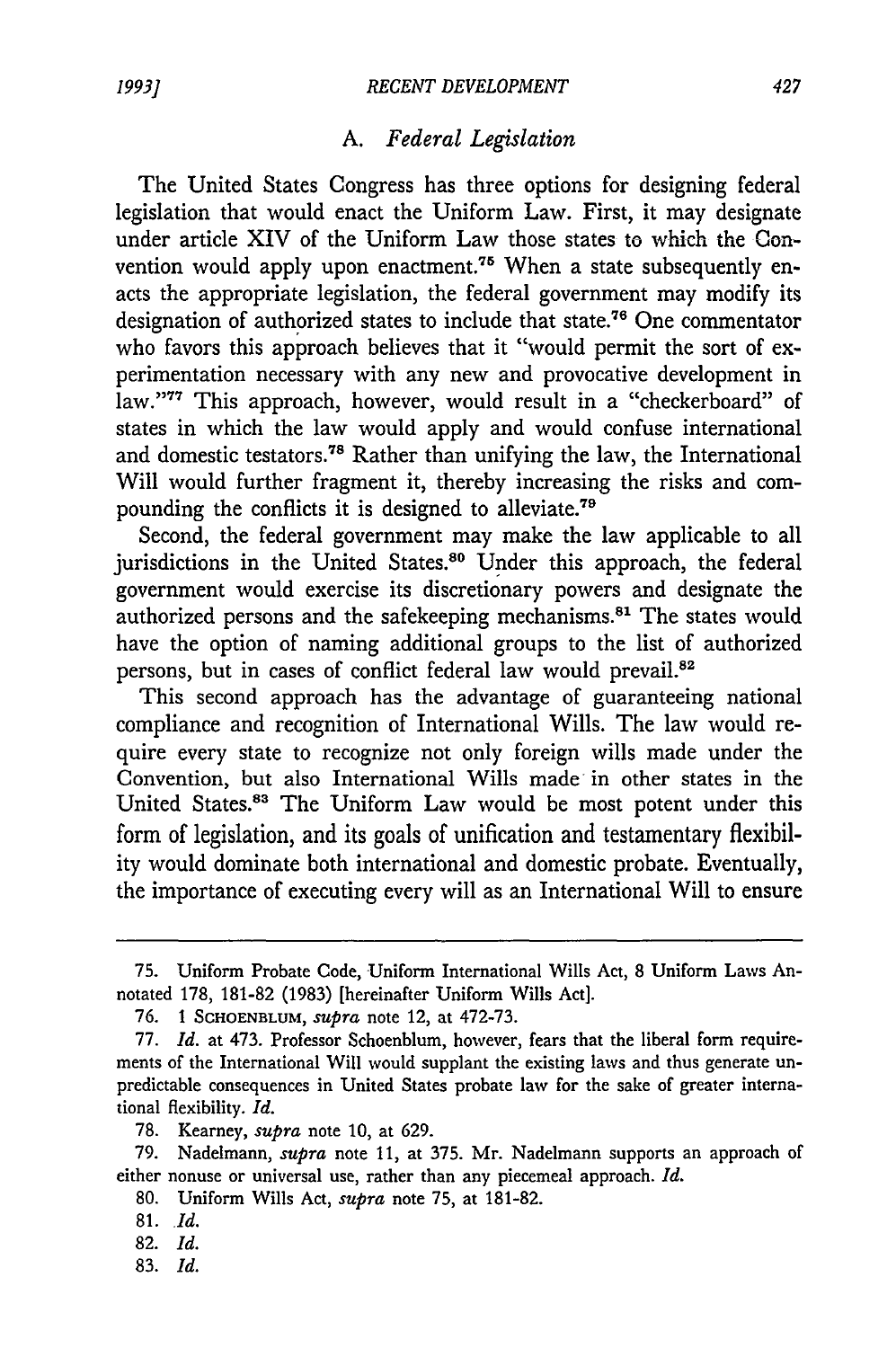its validity would become apparent.

The problem with this approach is that such legislation is impractical in the United States. The federal government lacks experience and precedent in creating testamentary law. 4 Notably, no federal law exists that governs those articles of the Convention that apply the law of the place from which the authorized person derives authority.<sup>85</sup> Moreover, problems arise as to which law should apply in the case of consular agents authorized to issue International Wills to nationals in foreign states.<sup>86</sup> To alleviate these problems, the government could enact standards for witnesses, for the safekeeping of wills, and for the allowance of substitute signatures. However, considering the myriad of different state requirements in existence, the federal government would have great difficulty consolidating all formal requirements into standards that would not unduly intrude upon or supersede state law.<sup>87</sup> Other possible solutions are to forego establishing any standards, or simply to apply the law of a particular jurisdiction to consular cases.<sup>88</sup> These solutions, however, have their shortcomings. A lack of standards for consular officials would be generally unfavorable to the foreign jurisdictions hosting such officials, and choosing the standards of one state may draw accusations of political favoritism. Thus, complete federal control and implementation of the Uniform Law is not the best solution.

The third and most favorable option is to apply the Uniform Law to all states for purposes of recognizing International Wills, while giving the states full discretion to adopt the law that makes the International Will a testamentary option for its citizens.<sup>89</sup> This approach has the advantage of preserving state autonomy while bringing the Convention into force in all states. The states would have the option of designating who may serve as authorized persons in their jurisdictions.<sup>80</sup> Thus, Louisiana, the civil-law state in the United States, may maintain its civil-law notary as an authorized person, while the forty-nine common-law states may designate certain officers within their probate courts to serve as author-

<sup>84.</sup> Nadelmann, *supra* note 11, at 376.

**<sup>85.</sup>** *Id.*

**<sup>86.</sup>** *Id.*

**<sup>87.</sup>** *Id.* at **376-77.**

**<sup>88.</sup>** *Id.* Under the *Erie* doctrine, federally designated persons could be instructed to apply the law of the state in which they sit. *See* Kearney, *supra* note **10,** at **626.** If no federal law exists, the consular and diplomatic agents could receive instructions concerning the requisite restrictions. *Id.*

**<sup>89.</sup>** Uniform Wills Act, *supra* note **75,** at **182.**

*<sup>90.</sup> Id.*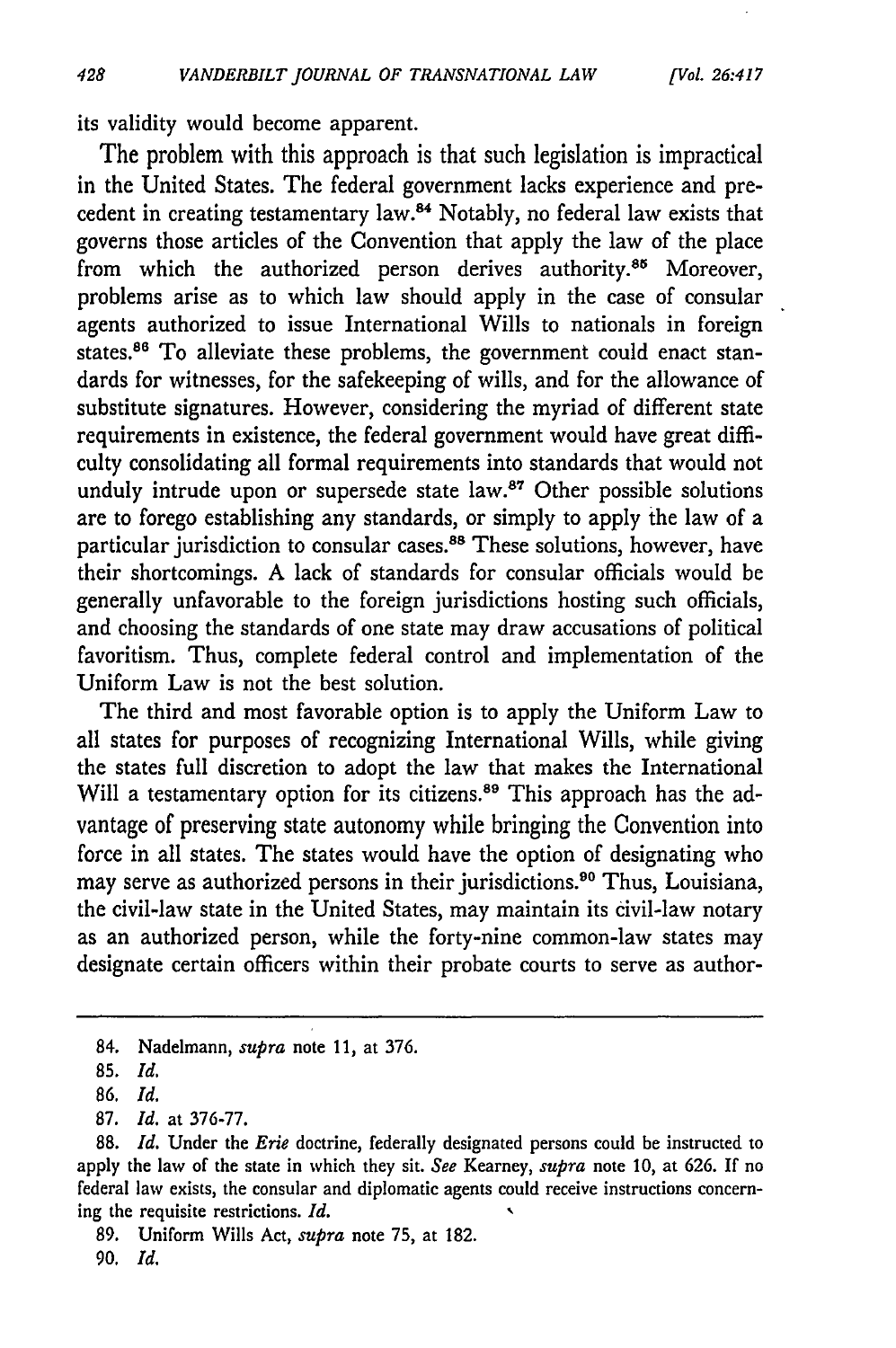ized persons.<sup>91</sup> Most commentators assume that all states will designate licensed attorneys as authorized persons.<sup>92</sup> Furthermore, each state's laws would control the requirements for witnesses, the safekeeping of wills, and the allowance of substitute signatories for the testator.

An additional benefit of this form of legislation is that testators would immediately have the benefits of the International Will. Foreign testators in contracting states would have an initial advantage over United States citizens because only eight states currently provide for execution of International Wills, but as more states enact legislation, the International Will will serve United States citizens domestically and abroad.<sup>93</sup> This form of legislation may appear to be forcing states to adopt the Uniform Law to provide their citizens with the benefits other states offer, but the reluctance of some states to move away from the antiquated common-law principals of movables and real property suggests that no amount of pressure will modernize the probate law of some jurisdictions. <sup>4</sup>

### *B. State Legislation*

Assuming Congress passes legislation that affords the states discretion to enact the aforementioned probate laws and thereby determine who shall act as an authorized person, the final issue is whether states should pass supporting law and how they should supplement the law to complement the existing law of the state.

Upon federal enforcement of the Washington Convention, every state should follow suit by enacting its own version of the Uniform Law. Most states have waited to see if the Washington Convention would wither on the international vine, before considering the adoption of the Uniform Law.<sup>95</sup> With the support of the United States and Canada, other industrial states such as the United Kingdom and Japan will probably follow suit and adopt the Uniform Law.<sup>96</sup> As international acceptance grows, so will the benefits for those who use the International Will. More importantly, if United States federal law requires every state to recognize the validity of an International Will, several of the problems associated with domestic probate will disappear.<sup>97</sup> Furthermore, the

<sup>91.</sup> *See* Nadelmann, *supra* note 11, at 376-77.

<sup>92.</sup> *Id.* at 377; *see also* Kearney, *supra* note 10, at 630.

<sup>93.</sup> *See generally* Uniform Wills Act, *supra* note 75, at 182.

<sup>94.</sup> *Id.*

<sup>95.</sup> Kearney, *supra* note 10, at 631.

<sup>96.</sup> TREATY DOCUMENT, *supra* note 3, at **10.** This is a reference to the Letter of Submittal signed by Secretary of State George P. Shultz. *Id.*

<sup>97.</sup> *See supra* notes 6-11 and accompanying text.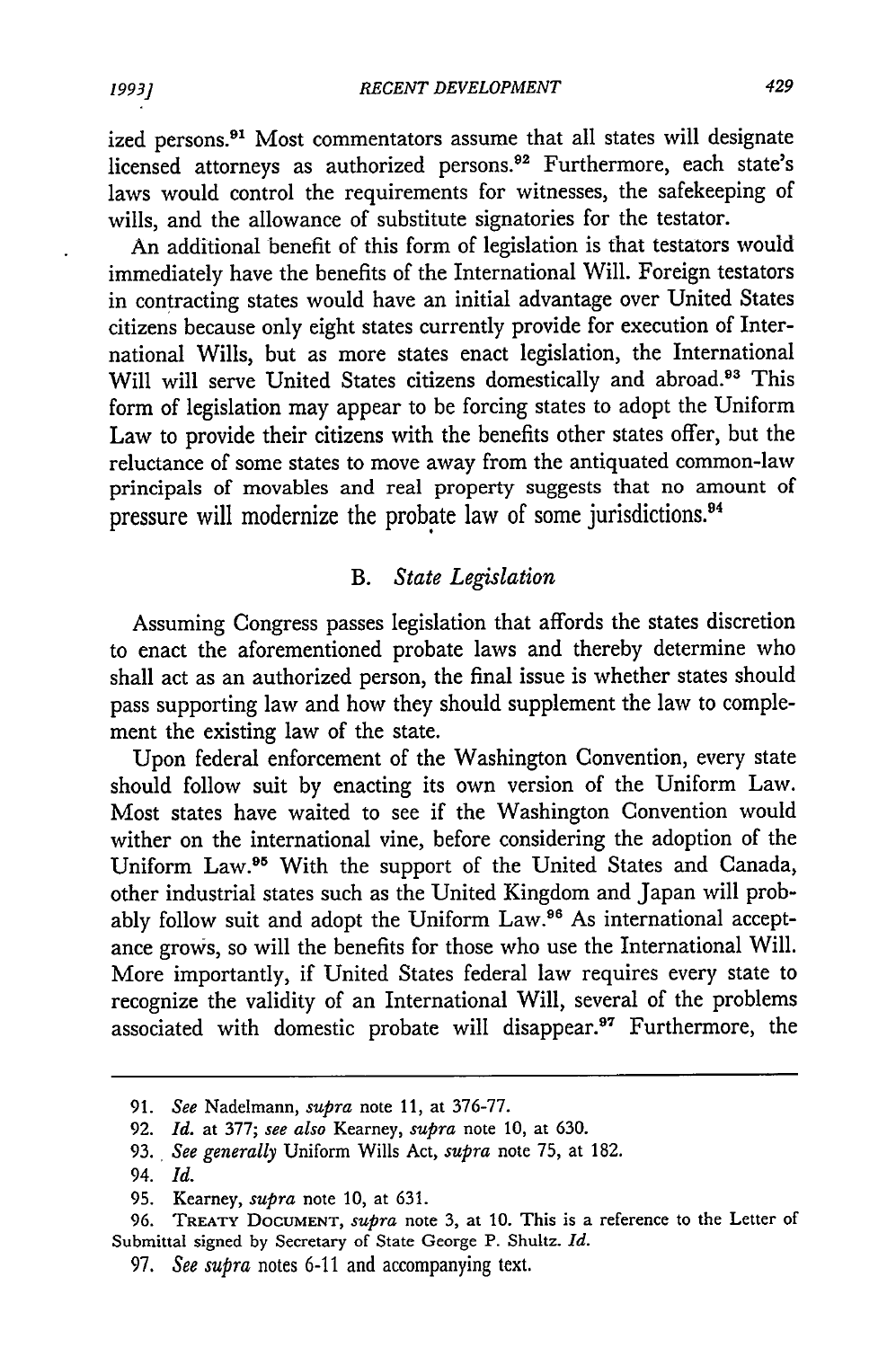*[Vol 26:417*

avoidance of validation hearings will produce greater efficiency in court, which should result in lower probate costs for will beneficiaries. Judges and lawyers will also benefit from the reduction in research time associated with determining the applicable laws of a testator's domicile or the site of a will's execution.

If a state decides to enact the Uniform Law, it must examine the Uniform International Wills Act of the Uniform Probate Code.<sup>98</sup> Each of the eight states that have already adopted the Uniform Law have done so by adopting the International Wills Act either as a separate statute or as part of the Uniform Probate Code.<sup>99</sup> The Act combines the articles of the Uniform Law in ten sections. The first eight sections are identical to the Uniform Law, but sections 9 and 10 provide for the discretionary appointment of the authorized person and the procedures for the safekeeping of International Wills.<sup>100</sup>

Section 9 of the Code designates "[i]ndividuals who have been admitted to practice law before the courts of this state and who are in good standing as active law practitioners in this state, [are] authorized persons in relation to international wills."101 The Commentary to the Uniform International Wills Act best summarizes the reason for choosing lawyers as authorized persons:

The duties imposed by the Uniform Law upon the person doing the certifying go beyond legalization of signatures, the domain of the notary public. At least paralegal training is a necessity. Abroad, in countries with law trained notary, the designation is likely to go to this class or at least to include it. Similarly, in countries with a closely supervised class of solicitors, their designation may be expected.

Attorneys are subject to training and licensing requirements everywhere in this country. The degree to which they are supervised after qualification varies considerably from state to state, but the trend is definitely in the direction of more rather than less supervision. Designation of attorneys in the uniform law permits a state to bring the statute into its local law books without undue delay.<sup>102</sup>

Obviously, the Uniform Probate Code does not bind states, and states may find it beneficial to supplement their lists of authorized persons or to restrict authorization to more specialized groups. Whatever the decision, more authorized persons means more citizens who will benefit from

<sup>98.</sup> Uniform Wills Act, *supra* note **75,** at 178-211.

**<sup>99.</sup>** *Id.* at 191.

<sup>100.</sup> *Id.* at 209-10.

<sup>101.</sup> *Id.* at **209.**

<sup>102.</sup> *Id.* at **181** (quoting Nadelmann, *supra* note **11,** at 377).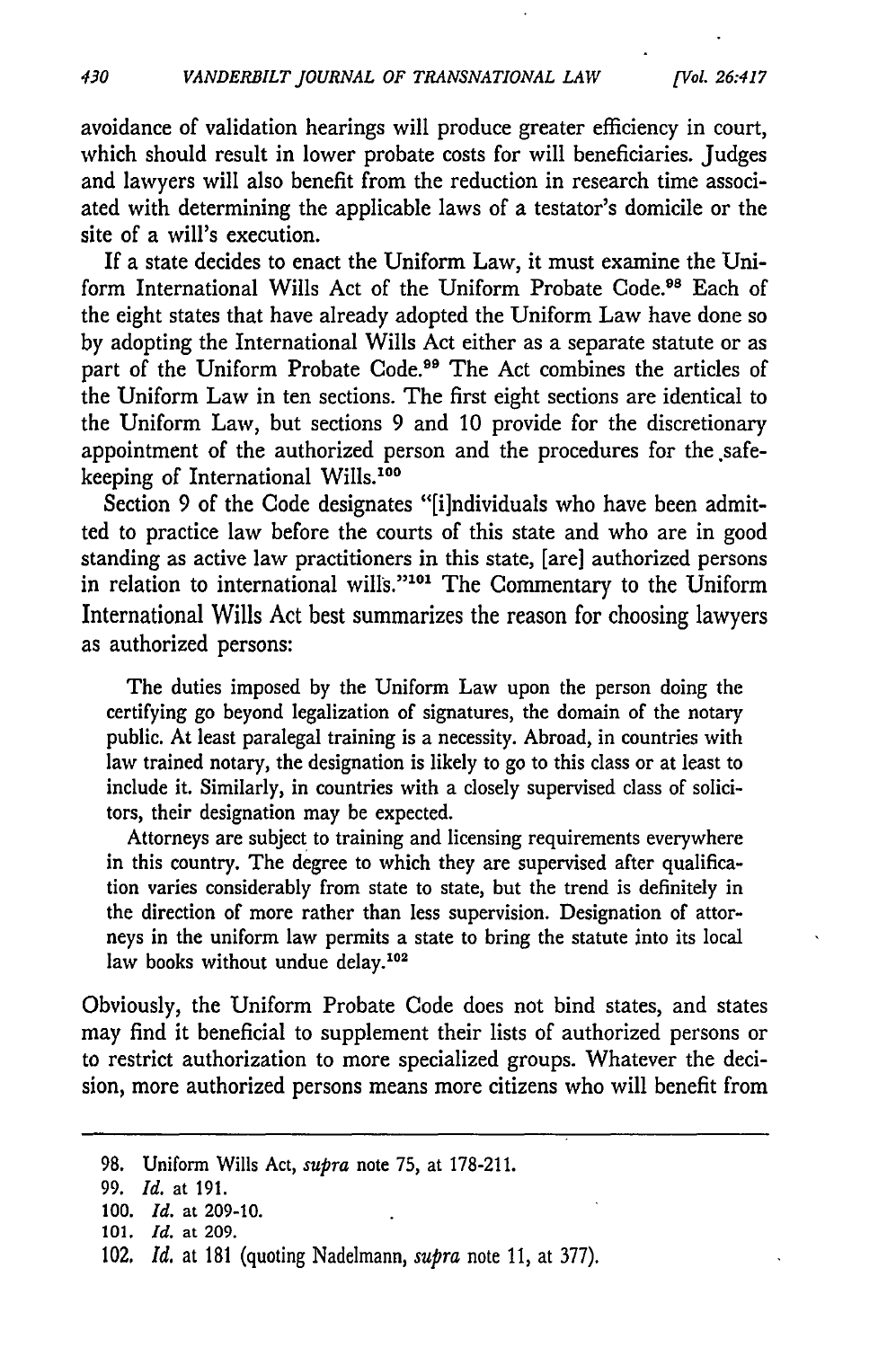the International Will.

Section 10 of the Code provides for the establishment of a system of registry for the safekeeping of wills.<sup>103</sup> It gives a state's Secretary of State the duty of creating a system to record and distribute information for the efficient awareness and location of International Wills.<sup>104</sup> This provision is unique in that it provides for an official means of safekeeping wills that is more effective and reliable than traditional statutes which require the anti-mortem deposit of wills with probate courts.<sup>108</sup>

Uniformity's benefits will be best served if most states follow the legislation proposed by the Uniform Probate Code. Uniformity in legislation will aid uniformity in implementation-a policy favored, and enumerated, by the Convention's drafters in article 15 of the Annex.<sup>106</sup> If each state uses substantially similar statutory language, then each jurisdiction can draw from the precedents of other states and thereby encourage uniformity in enforcement as well as in implementation.

#### III. CONCLUSION

Unlike several of its predecessors, the Washington Convention survived Congress's procedural gauntlet and made it though ratification. Unfortunately, it appears that political disinterest is delaying the introduction of legislation necessary for enactment and enforcement of the Convention. Considering the potential for enacting legislation that will not interfere with state sovereignty, and the overwhelming support of groups such as the American Bar Association, the American College of Trust and Estate Counsel, and the National Conference of Commissioners on Uniform State Laws, the United States should end the delay and enact the Washington Convention. Most scholars agree that the other industrial powers will follow the United States lead and become party to the Washington Convention once it comes into force in the United States.<sup>107</sup> Consequently, the Washington Convention would rapidly become a potent and invaluable tool for international testators.

In addition, the International Will has the potential to profoundly affect United States probate law by introducing a new method of willmaking that would eliminate the risk of formal invalidity without threatening the desired objective of implementing a standard will form. Fed-

*1993]*

<sup>103.</sup> Uniform Wills Act, *supra* note **75,** at 209.

<sup>104.</sup> TREATY DOCUMENT, *supra* note 3, at **27.**

<sup>105.</sup> *Id.*

<sup>106.</sup> *See supra* note **31.**

**<sup>107.</sup>** Kaufman, *supra* note **68,** at 51; *see also* Chase, *supra* note 11, at 334; TREATY **DOCUMENT,** *supra* note 3, at **10.**